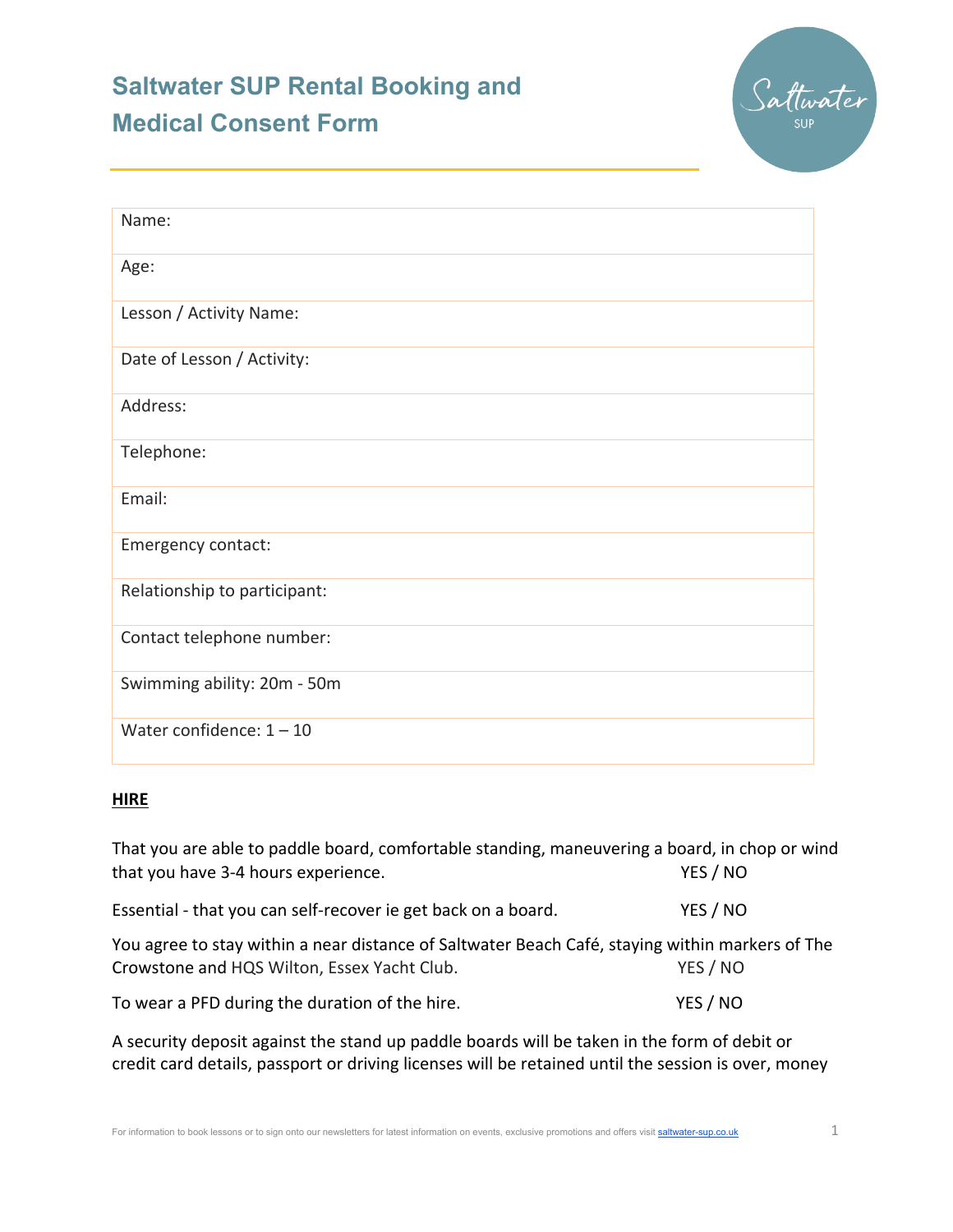will only be taken in the event of unreturned/damaged equipment. This will be held until the return of the board and equipment.

Renter shall bear all risk and responsibility of and for any and all damage, loss or theft of the Paddle Board and/or Equipment, or any portions thereof, including, but not limited to vandalism or theft, and shall pay the Lessor (Saltwater SUP) the full cost of repair or replacement.

Renter shall return the Paddle Board and equipment in the condition in which it was received. Minimum charges for repairs, labour and cleaning will be applied in the event the Paddle Board (s)or equipment require repair or excessive cleaning. Renter agrees to use all equipment for its designed purpose only.

I understand that participation in this activity involves inherent risks of injury, and that the nature of the risks may vary depending upon the type of activity, instructor, and my own physical condition and conduct. I also understand that it is not possible to specifically list each and every individual risk, but that most activities may involve risks associated with strenuous exercise, being in and around water, as well as risks from usage of equipment or participation in group activities. I acknowledge that I will either ask for or have been given any information that I need to determine the general risks associated with this activity.

I understand that certain precautions may be advised for the particular activity. I agree to follow those precautions and to conform to all rules and policies of Saltwater SUP. However, I recognize that these precautions will not eliminate the risks inherent in the activity.

I voluntarily assume all risks of loss, damage, illness or injury, which I may sustain while participating in this activity. I will make no claim against and release, waive, discharge hold harmless and indemnify, on behalf of myself, my personal representative and my heirs, Saltwater SUP and its instructors for any and all claims and causes of action for any injury or loss, or for damages, costs, expenses, or compensation that may occur during or result from my participation in this activity.

## **MEDICAL INFORMATION**

| Asthma / Bronchitis                | Yes / No | <b>Regular medication</b>   | Yes / No |
|------------------------------------|----------|-----------------------------|----------|
| Heart condition                    | Yes / No | Sea sickness                | Yes / No |
| Fits, fainting or blackouts        | Yes / No | Other illness or disability | Yes / No |
| <b>Diabetes</b>                    | Yes / No | Epilepsy                    | Yes / No |
| Allergies to any known medications | Yes / No |                             |          |
| Any other allergies e.g. plasters  | Yes / No |                             |          |

## **HAVE YOU HAD, OR DO YOU SUFFER FROM ANY OF THE FOLLOWING? (PLEASE CIRCLE)**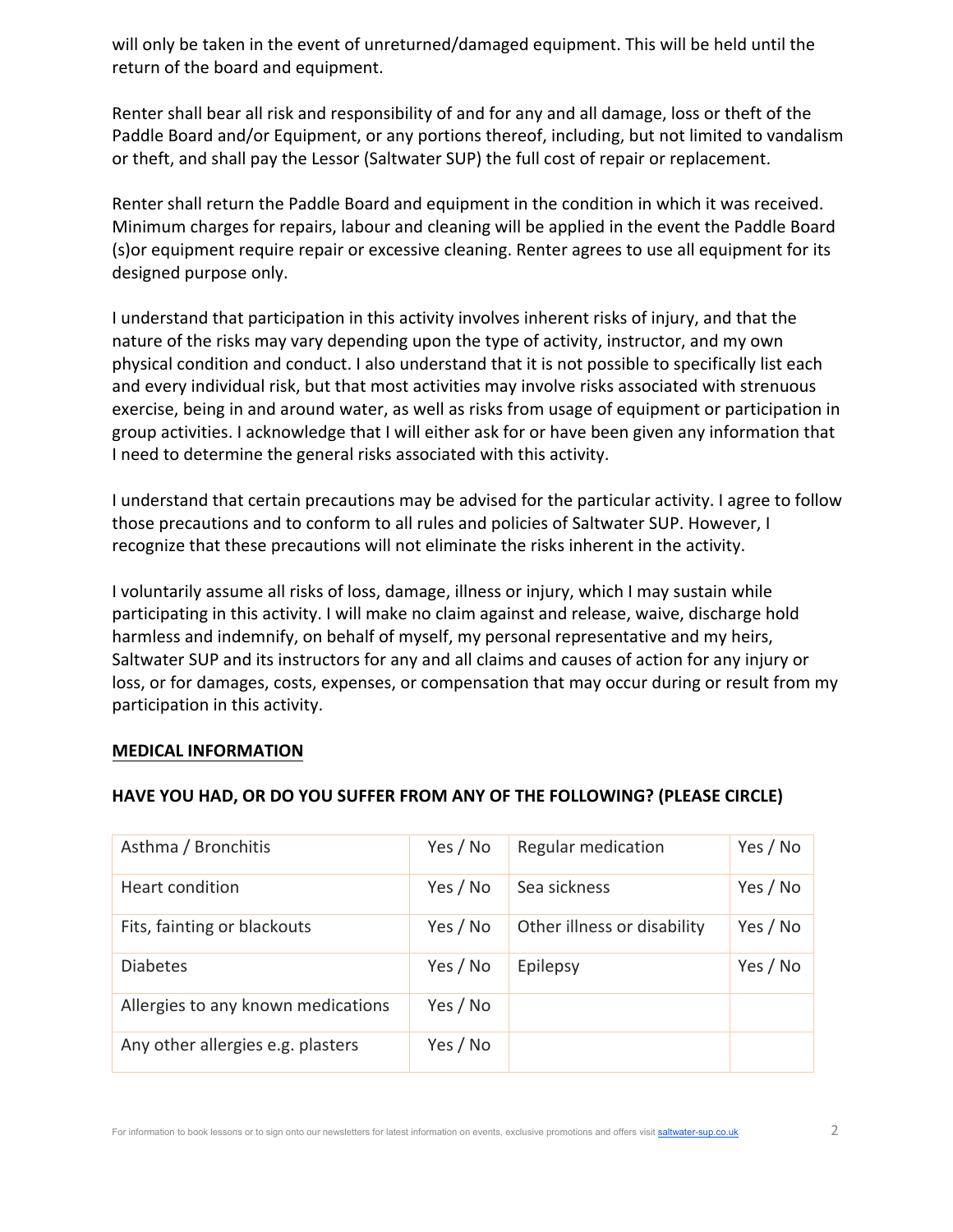#### **COVID-19**

| Do you have a temperature or are showing symptoms of COVID-19?                                                     | Y/N |
|--------------------------------------------------------------------------------------------------------------------|-----|
| Do you have a temperature or persistent cough or feel unwell?                                                      | Y/N |
| Have you been diagnosed with COVID-19 in the past 14 days                                                          | Y/N |
| Are you waiting for laboratory test results for COVID-19?                                                          | Y/N |
| Do you have any family/household members either been ill or waiting for covid test<br>results in the past 14 days? | Y/N |
| Are you currently receiving any medical or surgical treatment of any kind?                                         | Y/N |
| Have you been given specific medical advice to follow in emergencies?                                              | Y/N |
|                                                                                                                    |     |

• Do you have any special needs/disabilities of which we should be aware?  $Y/N$ 

**Activities involve some or all of; bending, lifting, balancing, falling, stretching, coordination and swimming. Please inform Saltwater SUP of any concerns or conditions that impede your ability to participate.**

## **PHOTOGRAPHY AND MARKETING**

We occasionally take photographs of participants. Do you agree that we may use images of yourself for publicity purposes including our website, brochures and social media? Y / N

### **CONFIRMATION AND CONSENT**

**Participant's code of conduct:** All participants are asked to abide by the following rules at all times:

- To cooperate with all requests and decisions for safety made by the Saltwater SUP **instructors**
- Be on time for sessions to help you get the best out of the course and not to disrupt the course for other participants
- Be considerate and respectful and treat all water users how you wish to be treated
- All participants must wear appropriate clothing for the weather conditions
- All participants must wear a buoyancy aid while on the boards or in the water
- Take responsibility and care for any hired equipment and clothing
- Not to leave sessions without informing the instructor
- Abide by the current COVID-19 guidelines

All participants are not allowed to smoke, consume alcohol or any other substances of any kind when doing Saltwater SUP activities

If it is considered necessary, I consent to my instructor coming within the COVID-19 1m social distancing rule to rectify a potentially dangerous or emergency situation.